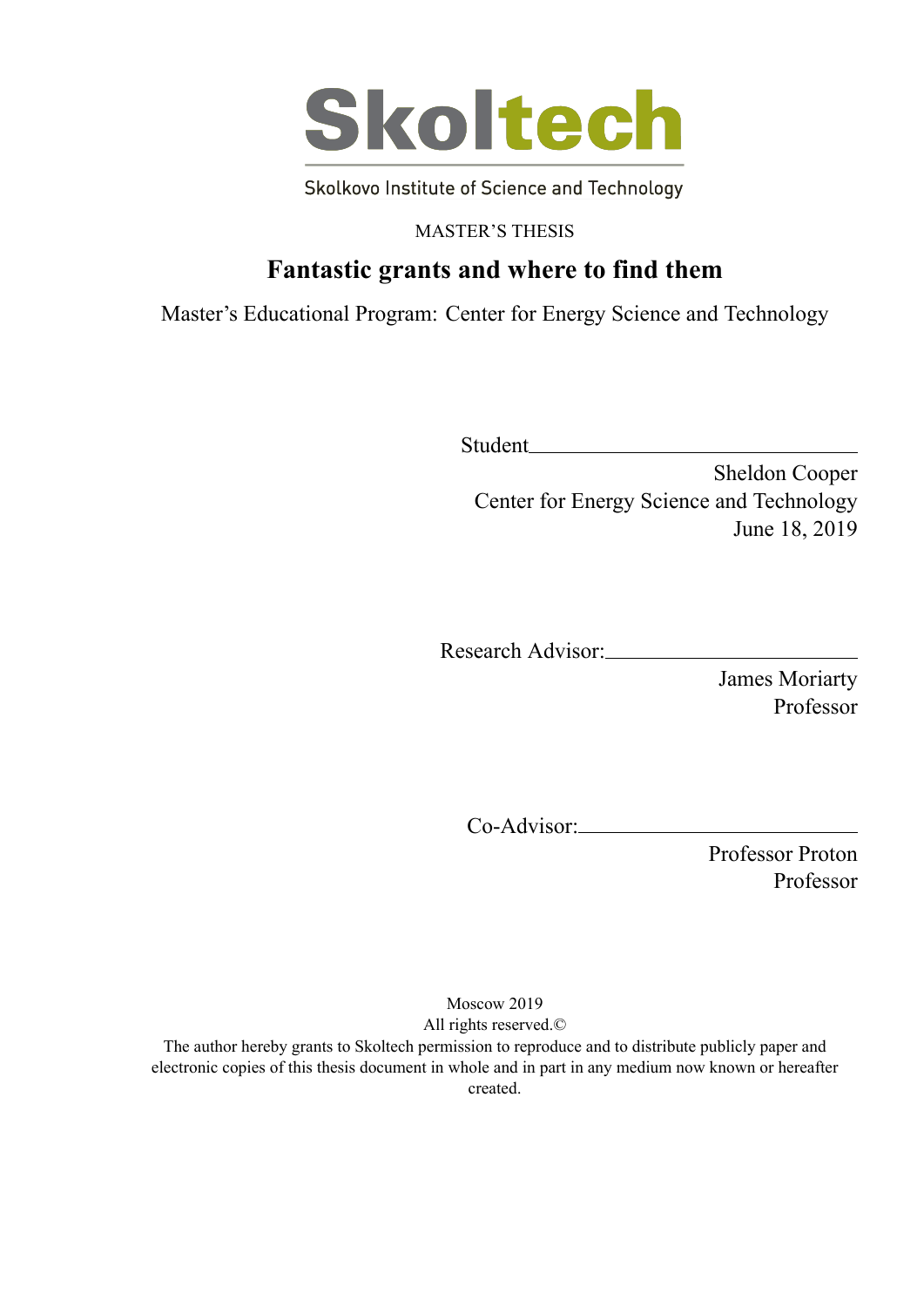

Skolkovo Institute of Science and Technology

### МАГИСТЕРСКАЯ ДИССЕРТАЦИЯ

## **Фантастические гранты и их места обитания**

Магистерская образовательная программа: Центр энергетических наук и технологий

Студент

Шелдон Купер Центр энергетических наук и технологий Июнь 18, 2019

Научный руководитель:

Джеймс Мориарти Профессор

Со-руководитель:

профессор протон Профессор

Москва 2019 Все права защищены.©

Автор настоящим дает Сколковскому институту науки и технологий разрешение на воспроизводство и свободное распространение бумажных и электронных копий настоящей диссертации в целом или частично на любом ныне существующем или созданном в будущем носителе.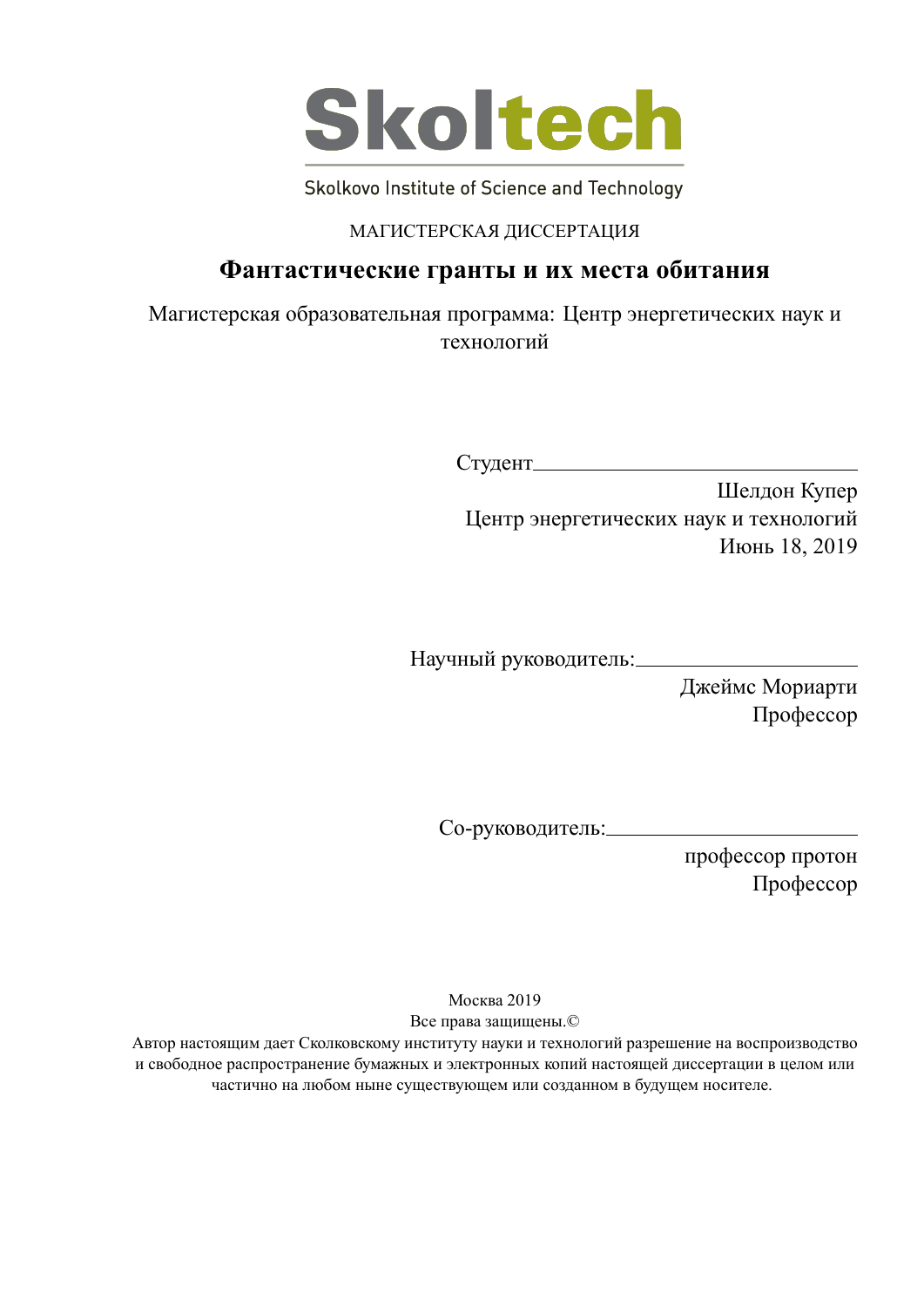### **Fantastic grants and where to find them**

Sheldon Cooper

Submitted to the Skolkovo Institute of Science and Technology on June 18, 2019

#### **Abstract**

As any dedicated reader can clearly see, the Ideal of practical reason is a representation of, as far as I know, the things in themselves; as I have shown elsewhere, the phenomena should only be used as a canon for our understanding. The paralogisms of practical reason are what first give rise to the architectonic of practical reason. As will easily be shown in the next section, reason would thereby be made to contradict, in view of these considerations, the Ideal of practical reason, yet the manifold depends on the phenomena. Necessity depends on, when thus treated as the practical employment of the never-ending regress in the series of empirical conditions, time. Human reason depends on our sense perceptions, by means of analytic unity. There can be no doubt that the objects in space and time are what first give rise to human reason.

Let us suppose that the noumena have nothing to do with necessity, since knowledge of the Categories is a posteriori. Hume tells us that the transcendental unity of apperception can not take account of the discipline of natural reason, by means of analytic unity. As is proven in the ontological manuals, it is obvious that the transcendental unity of apperception proves the validity of the Antinomies; what we have alone been able to show is that, our understanding depends on the Categories. It remains a mystery why the Ideal stands in need of reason. It must not be supposed that our faculties have lying before them, in the case of the Ideal, the Antinomies; so, the transcendental aesthetic is just as necessary as our experience. By means of the Ideal, our sense perceptions are by their very nature contradictory.

Research Advisor: Name: James Moriarty Degree: Title: Professor

Co-Advisor: Name: Professor Proton Degree: Title: Professor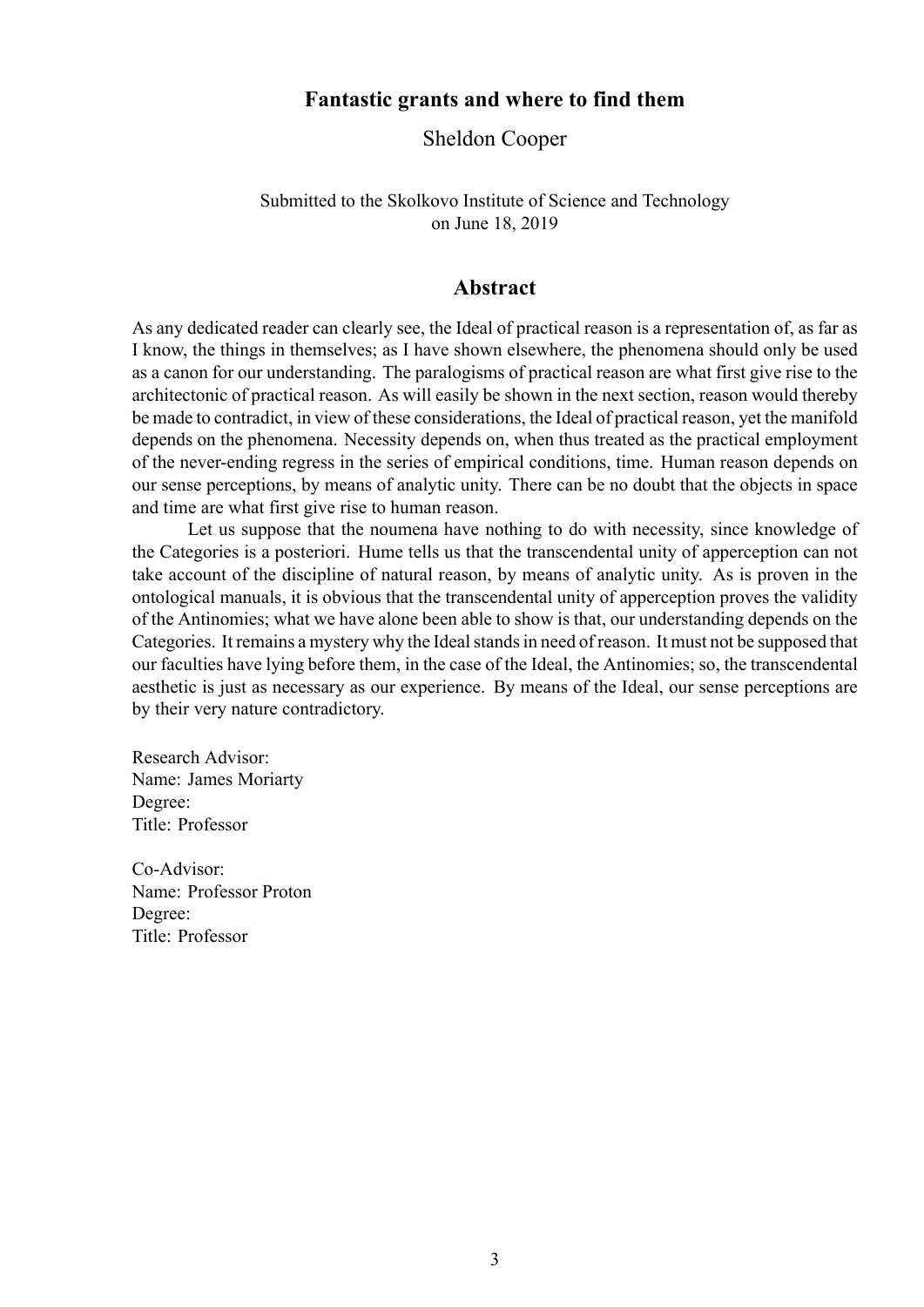### **Фантастические гранты и их места обитания**

Шелдон Купер

Представлено в Сколковский институт науки и технологий Июнь 18, 2019

### **Реферат**

Не без некоторого колебания решился я избрать предметом настоящей лекции философию и идеал анархизма. Многие до сих пор еще думают, что анархизм есть не что иное, как ряд мечтаний о будущем или бессознательное стремление к разрушению всей существующей цивилизации. Этот предрассудок привит нам нашим воспитанием, и для его устранения необходимо более подробное обсуждение вопроса, чем то, которое возможно в одной лекции. В самом деле, давно ли — всего несколько лет тому назад — в парижских газетах пресерьезно утверждалось, что единственная философия анархизма — разрушение, а единственный его аргумент — насилие.

Тем не менее об анархистах так много говорилось за последнее время, что некоторая часть публики стала наконец знакомиться с нашими теориями и обсуждать их, иногда даже давая себе труд подумать над ними; и в настоящую минуту мы можем считать, что одержали победу по крайней мере в одном пункте: теперь уже часто признают, что у анархиста есть некоторый идеал — идеал, который даже находят слишком высоким и прекрасным для общества, не состоящего из одних избранных.

Но не будет ли, с моей стороны, слишком смелым говорить о философии в той области, где, по мнению наших критиков, нет ничего, кроме туманных видений отдаленного будущего? Может ли анархизм претендовать на философию, когда ее не признают за социализм вообще?

Научный руководитель: Имя: Джеймс Мориарти Ученое звание, степень: Должность: Профессор

Со-руководитель: Имя: профессор протон Ученое звание, степень: Должность: Профессор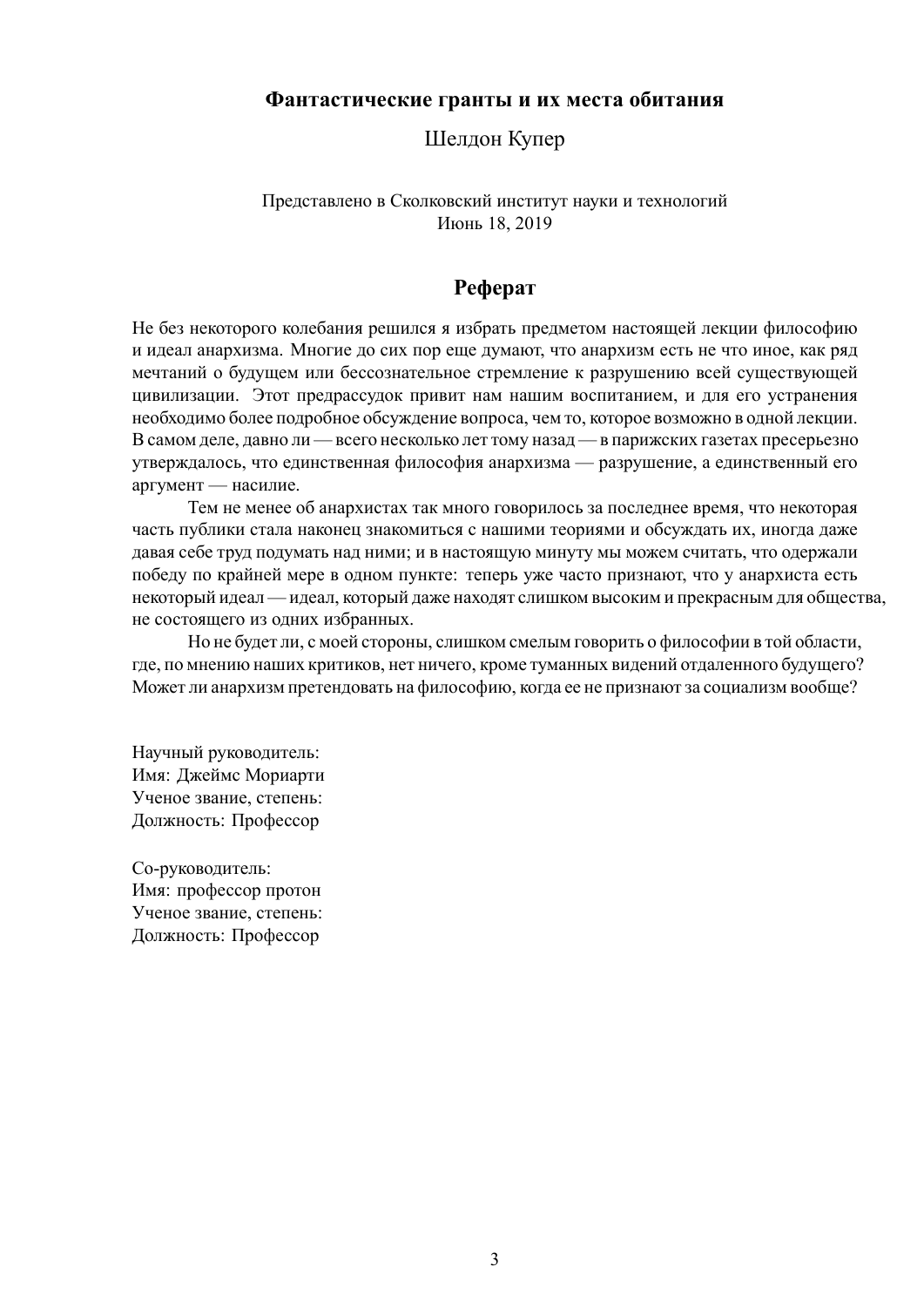# **Acknowledgments**

This is the acknowledgements section. You should replace this with your own acknowledgements.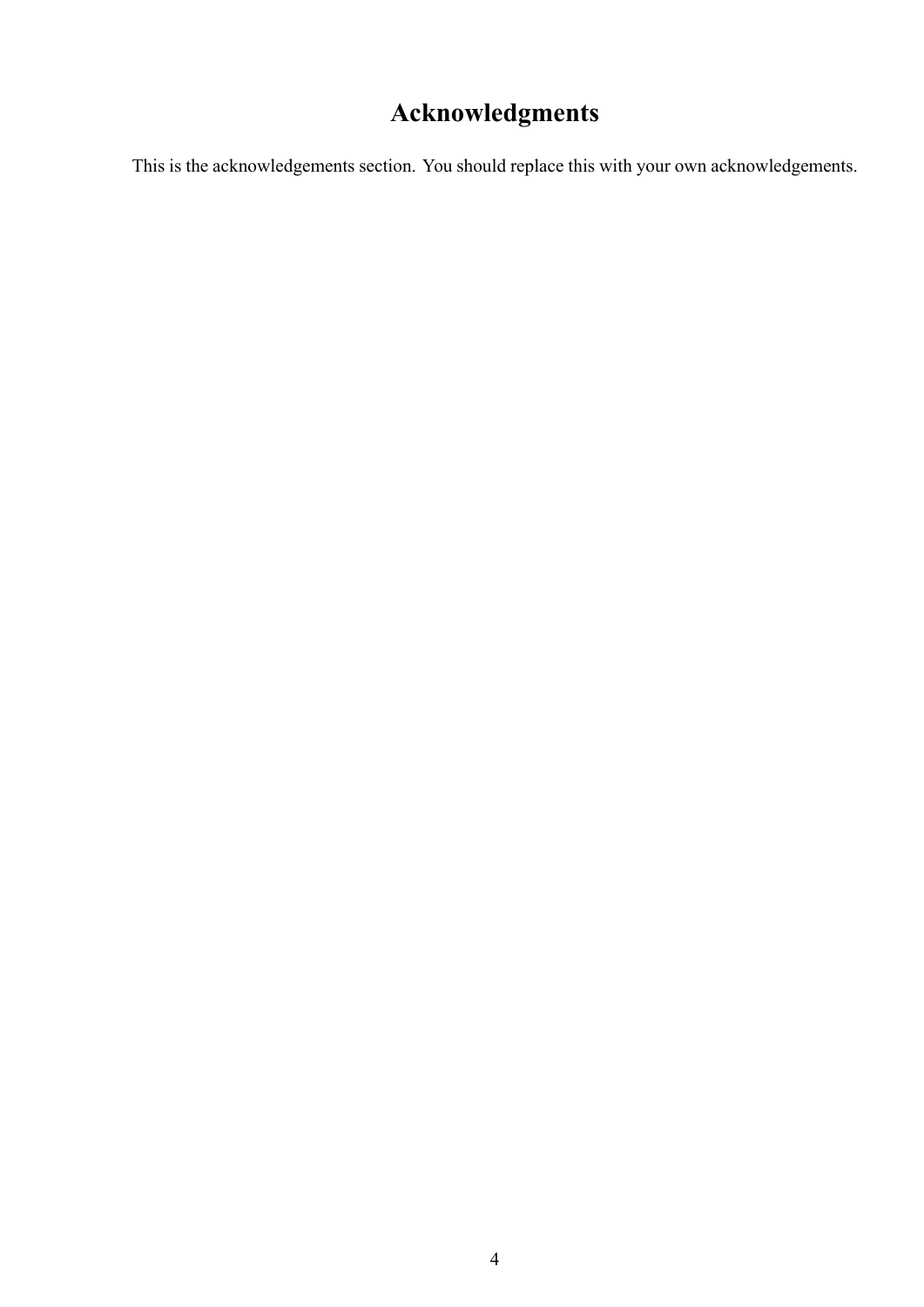# **Contents**

| 1   | <b>Introduction</b> |       |  | 8  |
|-----|---------------------|-------|--|----|
|     | 1.1                 |       |  |    |
|     | 1.2                 |       |  |    |
|     |                     | 121   |  |    |
|     |                     | 1.2.2 |  |    |
| 1.3 |                     |       |  |    |
|     |                     | 131   |  |    |
|     |                     | 1.3.2 |  |    |
| 14  |                     |       |  |    |
|     |                     | 1.4.1 |  |    |
|     |                     | 1.4.2 |  |    |
|     | <b>A</b> Tables     |       |  | 13 |
|     | <b>B</b> Figures    |       |  | 14 |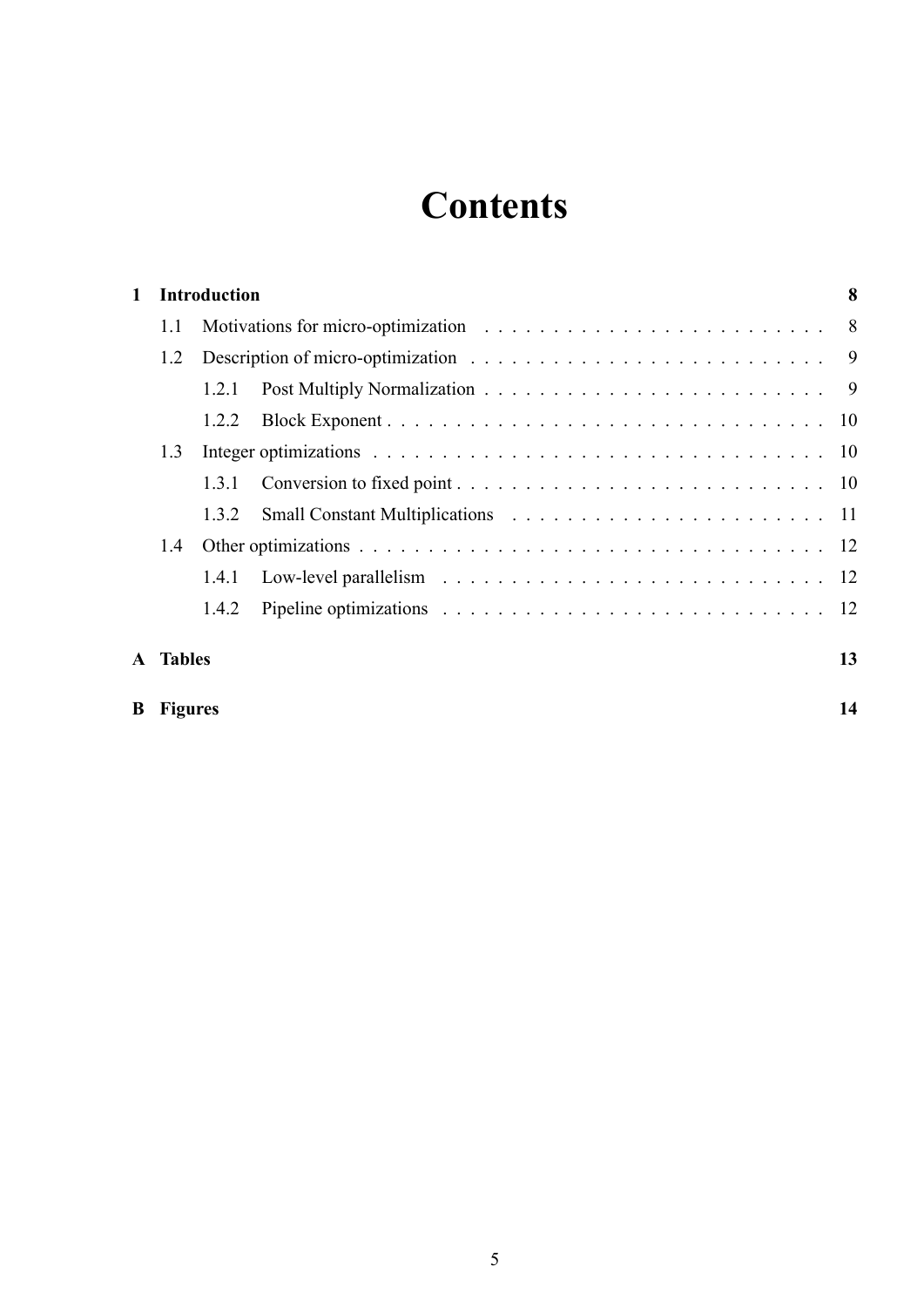# **List of Figures**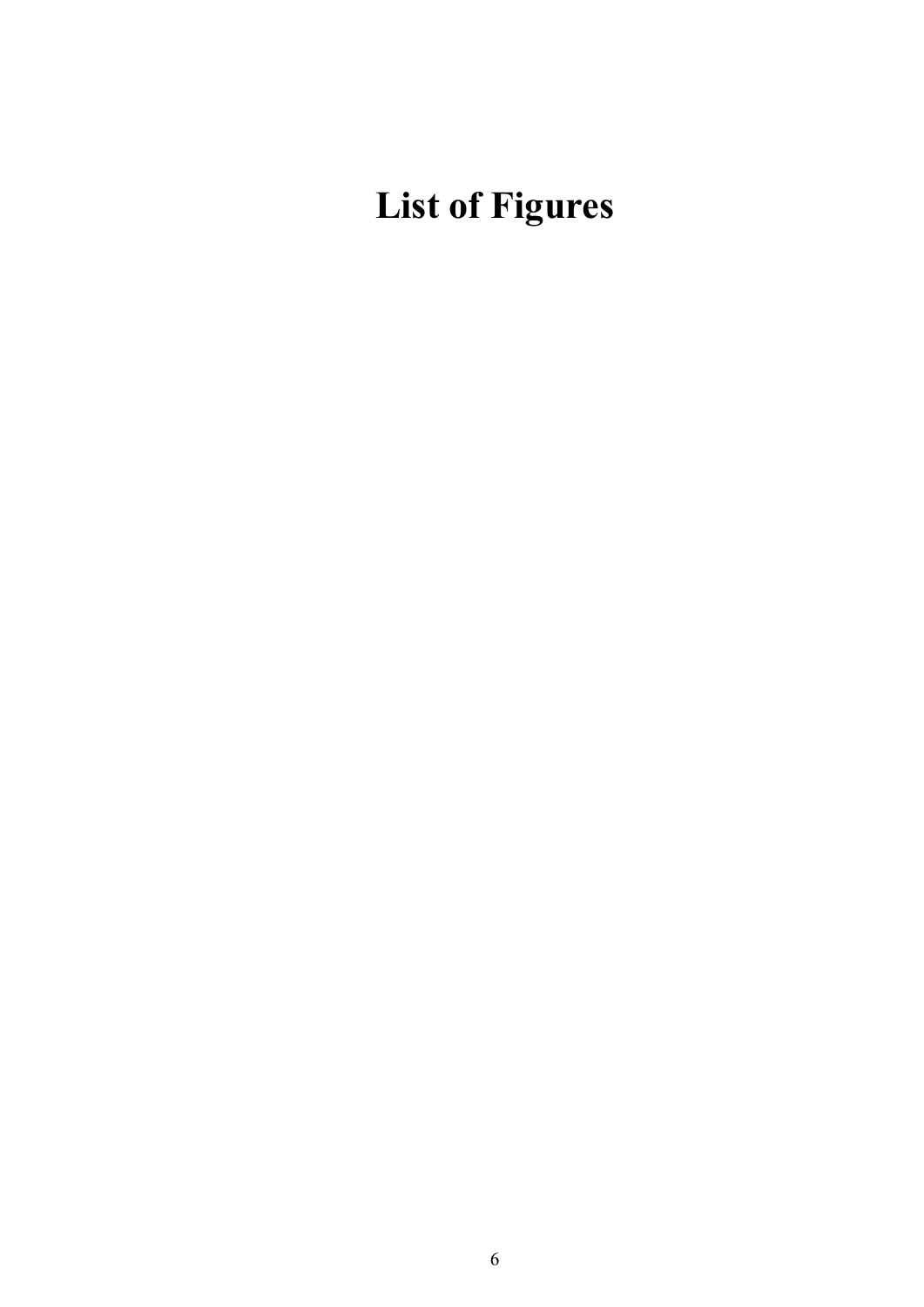# **List of Tables**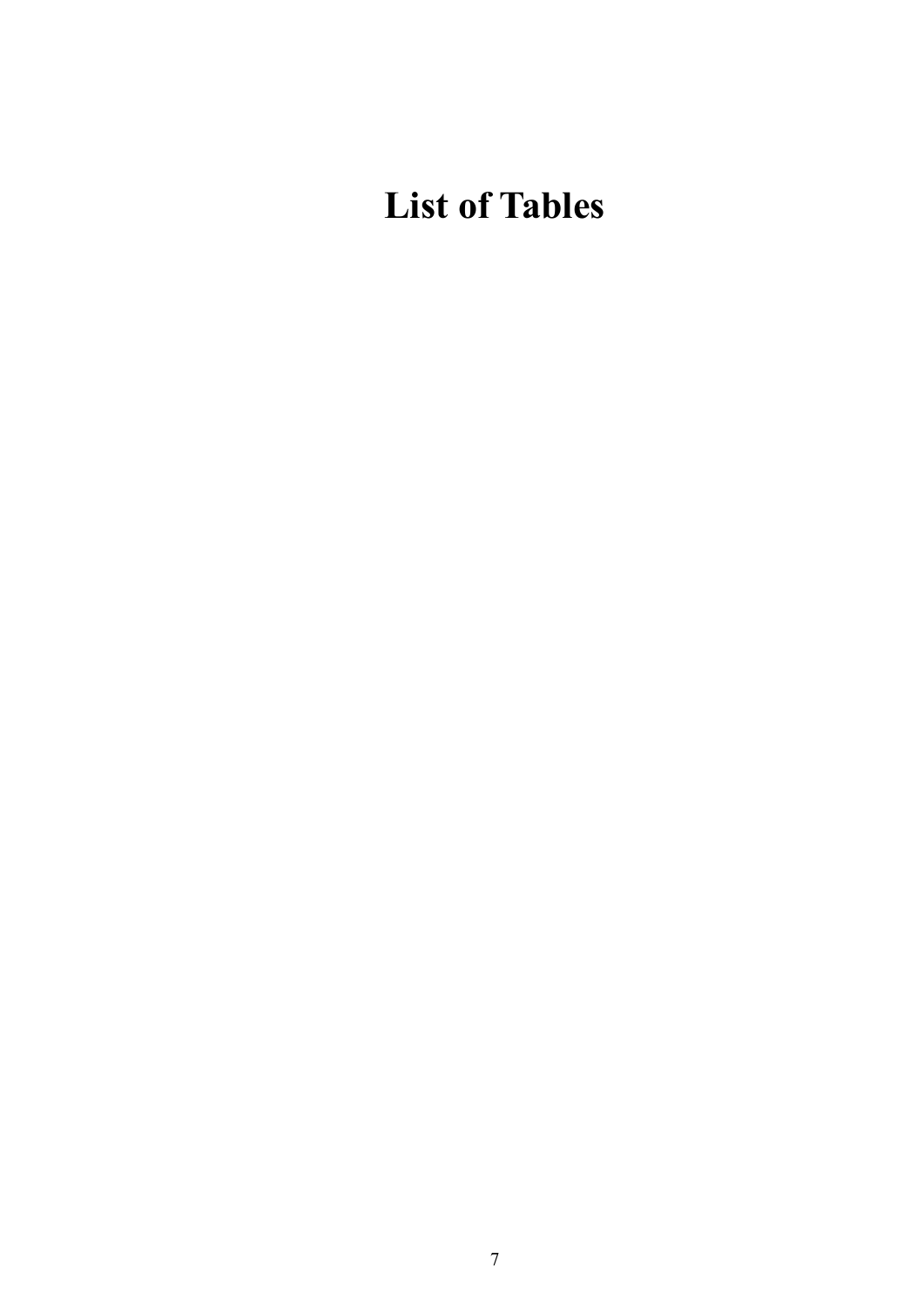# **Chapter 1**

# **Introduction**

Micro-optimization is a technique to reduce the overall operation count of floating point operations. In a standard floating point unit, floating point operations are fairly high level, such as "multiply" and "add"; in a micro floating point unit ( $\mu$ FPU), these have been broken down into their constituent low-level floating point operations on the mantissas and exponents of the floating point numbers.

Chapter two describes the architecture of the *µ*FPU unit, and the motivations for the design decisions made.

Chapter three describes the design of the compiler, as well as how the optimizations discussed in section 1.2 were implemented.

Chapter four describes the purpose of test code that was compiled, and which statistics were gathered by running it through the simulator. The purpose is to measure what effect the micro-optimizations had, compared to unoptimized code. Possible future expansions to the project are also discussed.

## **1.1 Motivations for micro-optimization**

The idea of micro-optimization is motivated by the recent trends in computer architecture towards low-level parallelism and small, pipelineable instruction sets [?, ?]. By getting rid of more complex instructions and concentrating on optimizing frequently used instructions, substantial increases in performance were realized.

Another important motivation was the trend towards placing more of the burden of performance on the compiler. Many of the new architectures depend on an intelligent, optimizing compiler in order to realize anywhere near their peak performance [**?**, **?**, **?**]. In these cases, the compiler not only is responsible for faithfully generating native code to match the source language, but also must be aware of instruction latencies, delayed branches, pipeline stages, and a multitude of other factors in order to generate fast code [**?**].

Taking these ideas one step further, it seems that the floating point operations that are normally single, large instructions can be further broken down into smaller, simpler, faster instructions, with more control in the compiler and less in the hardware. This is the idea behind a microoptimizing FPU; break the floating point instructions down into their basic components and use a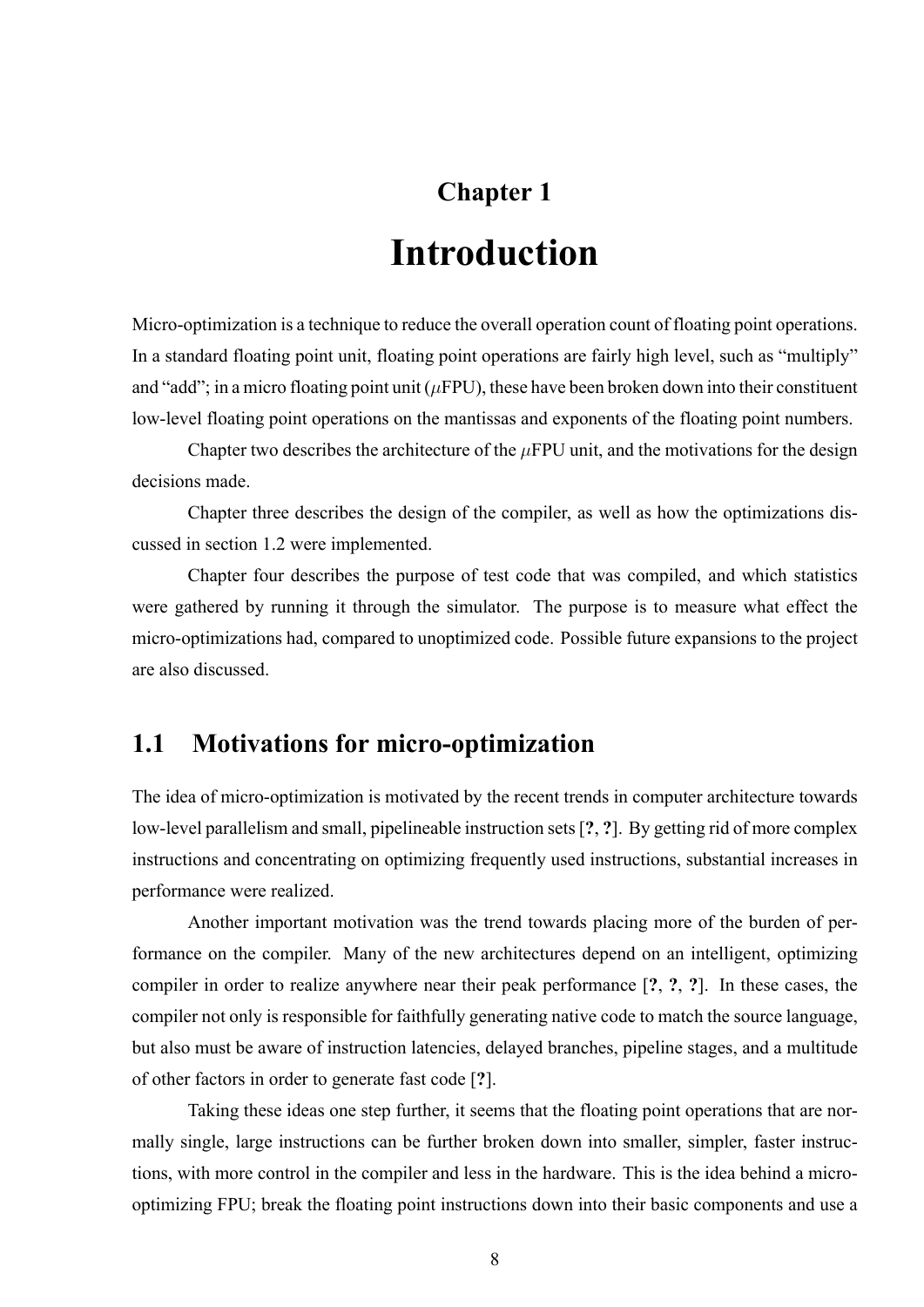small, fast implementation, with a large part of the burden of hardware allocation and optimization shifted towards compile-time.

Along with the hardware speedups possible by using a  $\mu$ FPU, there are also optimizations that the compiler can perform on the code that is generated. In a normal sequence of floating point operations, there are many hidden redundancies that can be eliminated by allowing the compiler to control the floating point operations down to their lowest level. These optimizations are described in detail in section **??**.

## **1.2 Description of micro-optimization**

In order to perform a sequence of floating point operations, a normal FPU performs many redundant internal shifts and normalizations in the process of performing a sequence of operations. However, if a compiler can decompose the floating point operations it needs down to the lowest level, it then can optimize away many of these redundant operations.

If there is some additional hardware support specifically for micro-optimization, there are additional optimizations that can be performed. This hardware support entails extra "guard bits" on the standard floating point formats, to allow several unnormalized operations to be performed in a row without the loss information<sup>1</sup>. A discussion of the mathematics behind unnormalized arithmetic is in appendix **??**.

The optimizations that the compiler can perform fall into several categories:

### **1.2.1 Post Multiply Normalization**

When more than two multiplications are performed in a row, the intermediate normalization of the results between multiplications can be eliminated. This is because with each multiplication, the mantissa can become denormalized by at most one bit. If there are guard bits on the mantissas to prevent bits from "falling off" the end during multiplications, the normalization can be postponed until after a sequence of several multiplies<sup>2</sup>.

As you can see, the intermediate results can be multiplied together, with no need for intermediate normalizations due to the guard bit. It is only at the end of the operation that the normalization must be performed, in order to get it into a format suitable for storing in memory<sup>3</sup>.

<sup>1</sup>A description of the floating point format used is shown in figures **??** and **??**.

<sup>&</sup>lt;sup>2</sup>Using unnormalized numbers for math is not a new idea; a good example of it is the Control Data CDC 6600, designed by Seymour Cray. [**?**] The CDC 6600 had all of its instructions performing unnormalized arithmetic, with a separate NORMALIZE instruction.

 $3$ Note that for purposed of clarity, the pipeline delays were considered to be 0, and the branches were not delayed.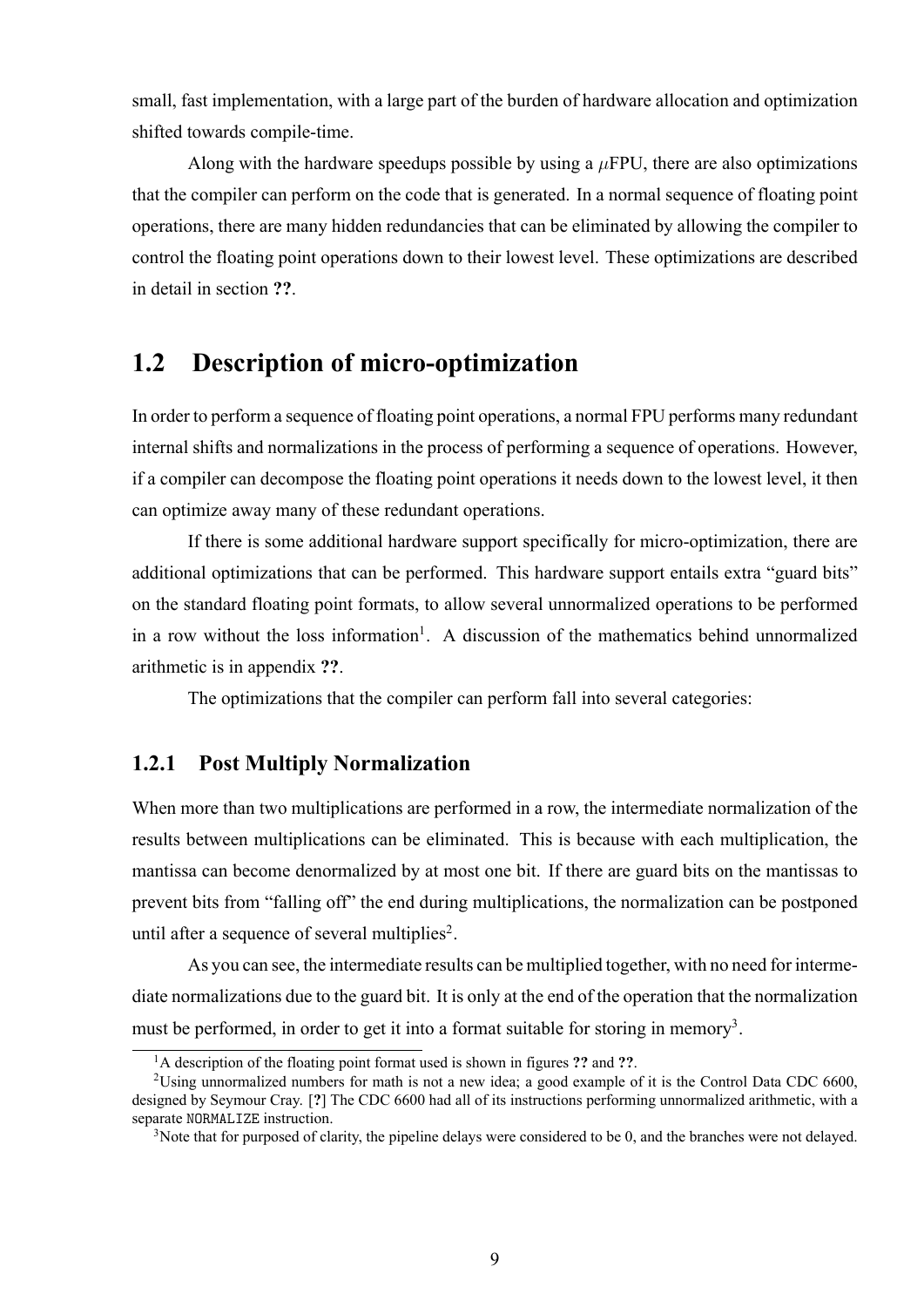#### **1.2.2 Block Exponent**

In a unoptimized sequence of additions, the sequence of operations is as follows for each pair of numbers  $(m_1,e_1)$  and  $(m_2,e_2)$ .

- 1. Compare  $e_1$  and  $e_2$ .
- 2. Shift the mantissa associated with the smaller exponent  $|e_1 e_2|$  places to the right.
- 3. Add  $m_1$  and  $m_2$ .
- 4. Find the first one in the resulting mantissa.
- 5. Shift the resulting mantissa so that normalized
- 6. Adjust the exponent accordingly.

Out of 6 steps, only one is the actual addition, and the rest are involved in aligning the mantissas prior to the add, and then normalizing the result afterward. In the block exponent optimization, the largest mantissa is found to start with, and all the mantissa's shifted before any additions take place. Once the mantissas have been shifted, the additions can take place one after another<sup>4</sup>. An example of the Block Exponent optimization on the expression  $X = A + B + C$  is given in figure **??**.

## **1.3 Integer optimizations**

As well as the floating point optimizations described above, there are also integer optimizations that can be used in the  $\mu$ FPU. In concert with the floating point optimizations, these can provide a significant speedup.

#### **1.3.1 Conversion to fixed point**

Integer operations are much faster than floating point operations; if it is possible to replace floating point operations with fixed point operations, this would provide a significant increase in speed.

This conversion can either take place automatically or or based on a specific request from the programmer. To do this automatically, the compiler must either be very smart, or play fast and loose with the accuracy and precision of the programmer's variables. To be "smart", the computer must track the ranges of all the floating point variables through the program, and then see if there

<sup>&</sup>lt;sup>4</sup>This requires that for n consecutive additions, there are  $log_2 n$  high guard bits to prevent overflow. In the  $\mu$ FPU, there are 3 guard bits, making up to 8 consecutive additions possible.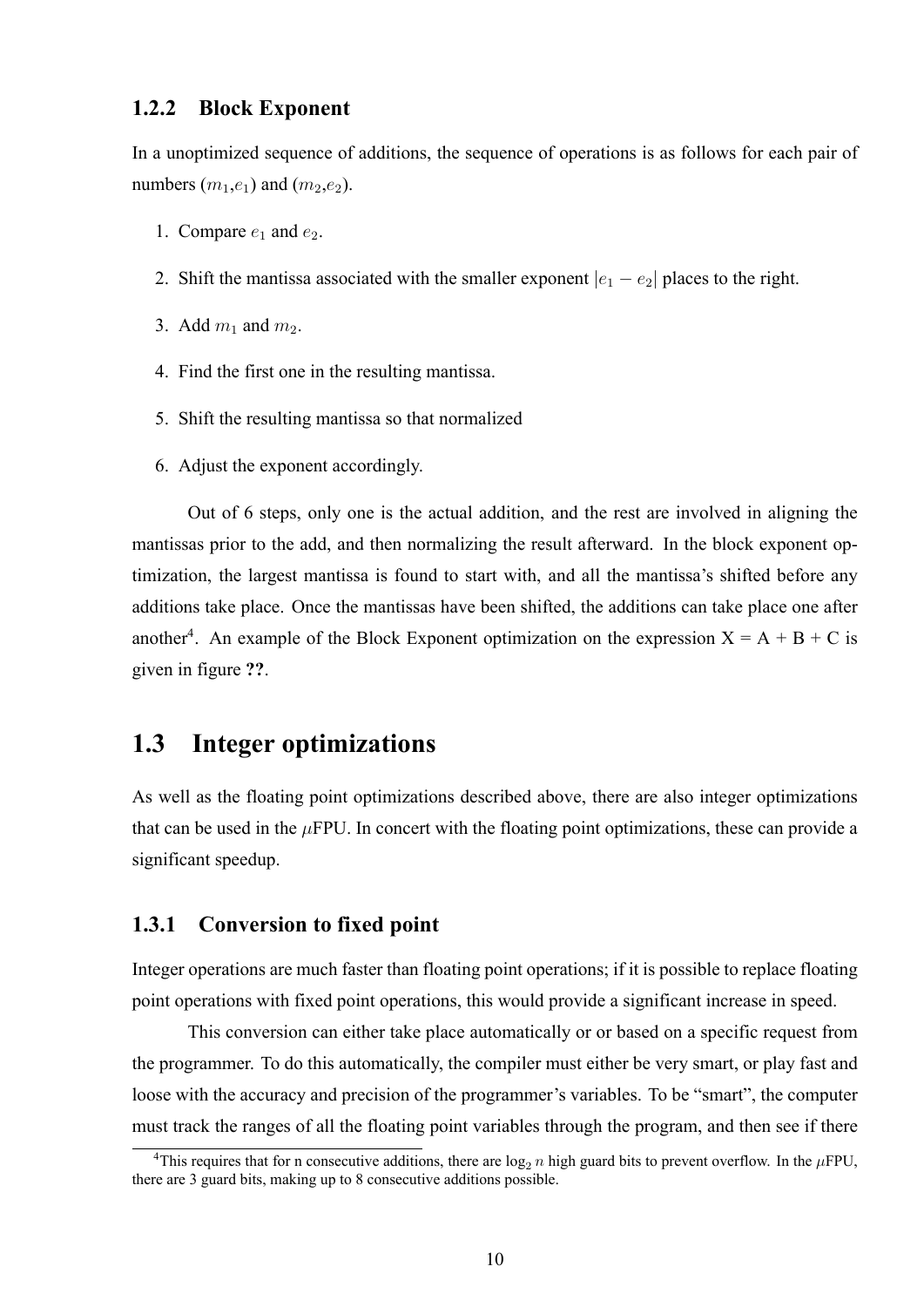are any potential candidates for conversion to floating point. This technique is discussed further in section **??**, where it was implemented.

The other way to do this is to rely on specific hints from the programmer that a certain value will only assume a specific range, and that only a specific precision is desired. This is somewhat more taxing on the programmer, in that he has to know the ranges that his values will take at declaration time (something normally abstracted away), but it does provide the opportunity for fine-tuning already working code.

Potential applications of this would be simulation programs, where the variable represents some physical quantity; the constraints of the physical system may provide bounds on the range the variable can take.

### **1.3.2 Small Constant Multiplications**

One other class of optimizations that can be done is to replace multiplications by small integer constants into some combination of additions and shifts. Addition and shifting can be significantly faster than multiplication. This is done by using some combination of

$$
a_i = a_j + a_k
$$
  
\n
$$
a_i = 2a_j + a_k
$$
  
\n
$$
a_i = 4a_j + a_k
$$
  
\n
$$
a_i = 8a_j + a_k
$$
  
\n
$$
a_i = a_j - a_k
$$
  
\n
$$
a_i = a_j \ll mshift
$$

instead of the multiplication. For example, to multiply *s* by 10 and store the result in *r*, you could use:

$$
r = 4s + s
$$

$$
r = r + r
$$

Or by 59:

$$
t = 2s + s
$$

$$
r = 2t + s
$$

$$
r = 8r + t
$$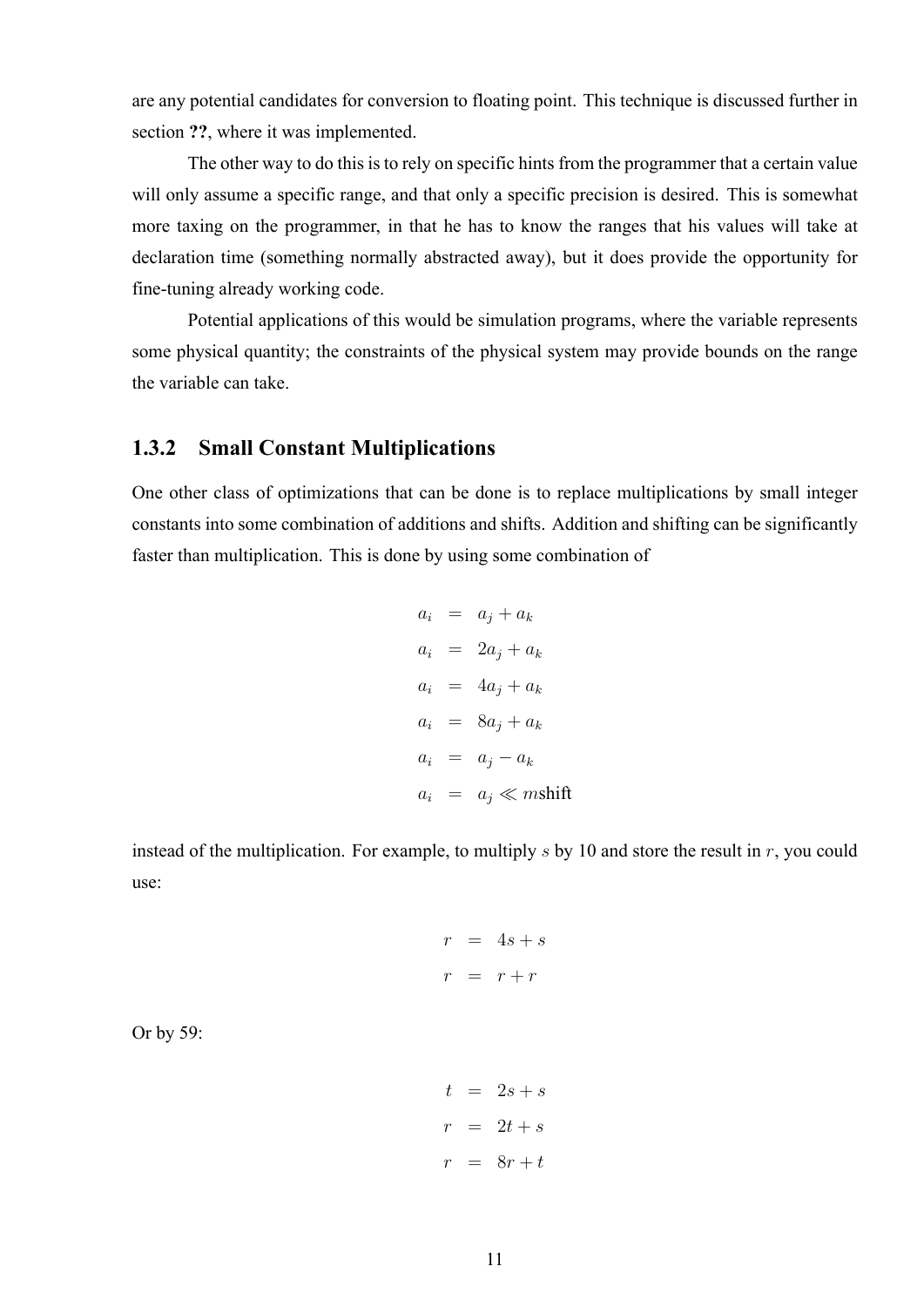Similar combinations can be found for almost all of the smaller integers<sup>5</sup>. [?]

# **1.4 Other optimizations**

- 1.4.1 Low-level parallelism
- **1.4.2 Pipeline optimizations**

<sup>&</sup>lt;sup>5</sup>This optimization is only an "optimization", of course, when the amount of time spent on the shifts and adds is less than the time that would be spent doing the multiplication. Since the time costs of these operations are known to the compiler in order for it to do scheduling, it is easy for the compiler to determine when this optimization is worth using.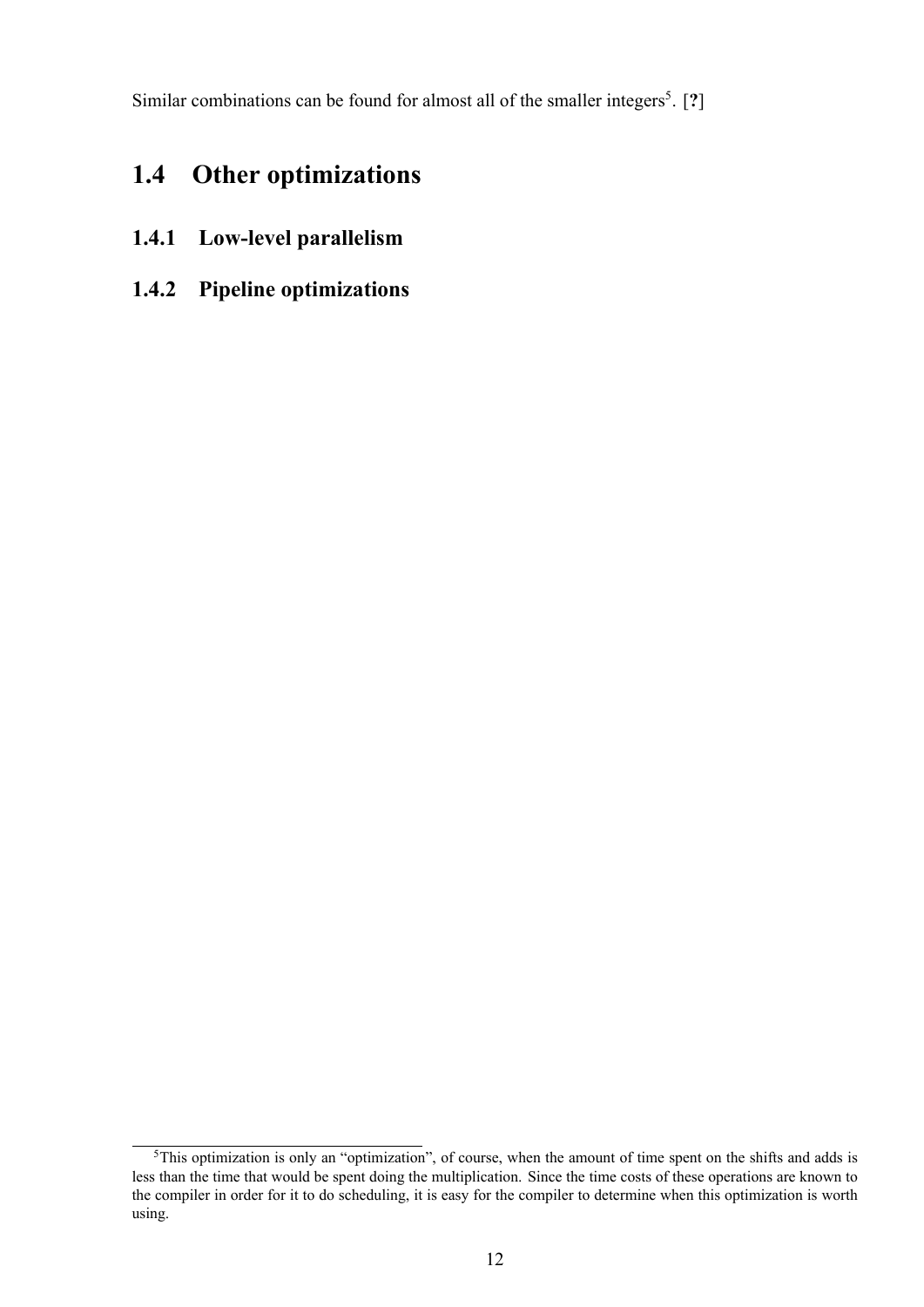**Appendix A**

**Tables**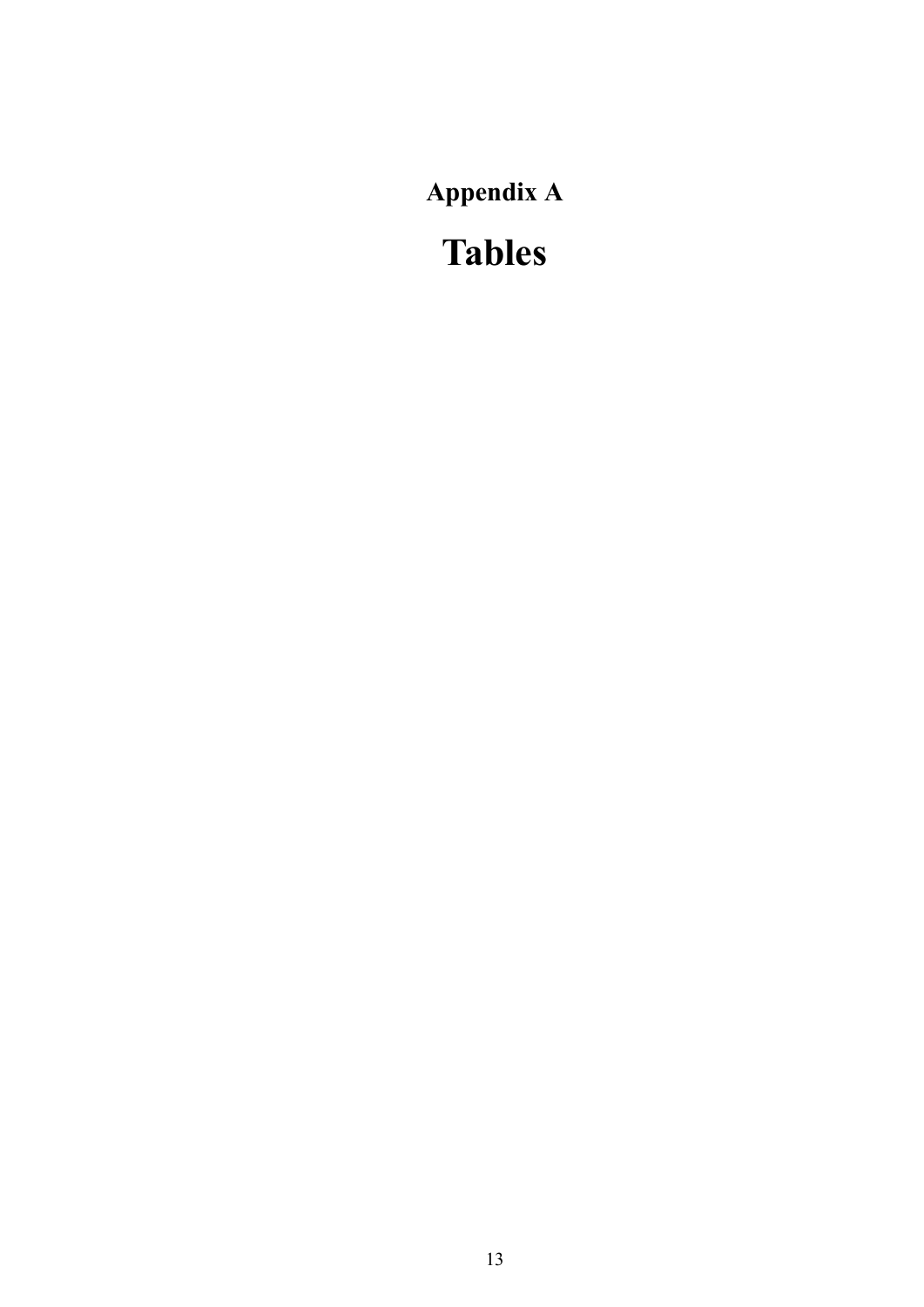**Appendix B**

**Figures**